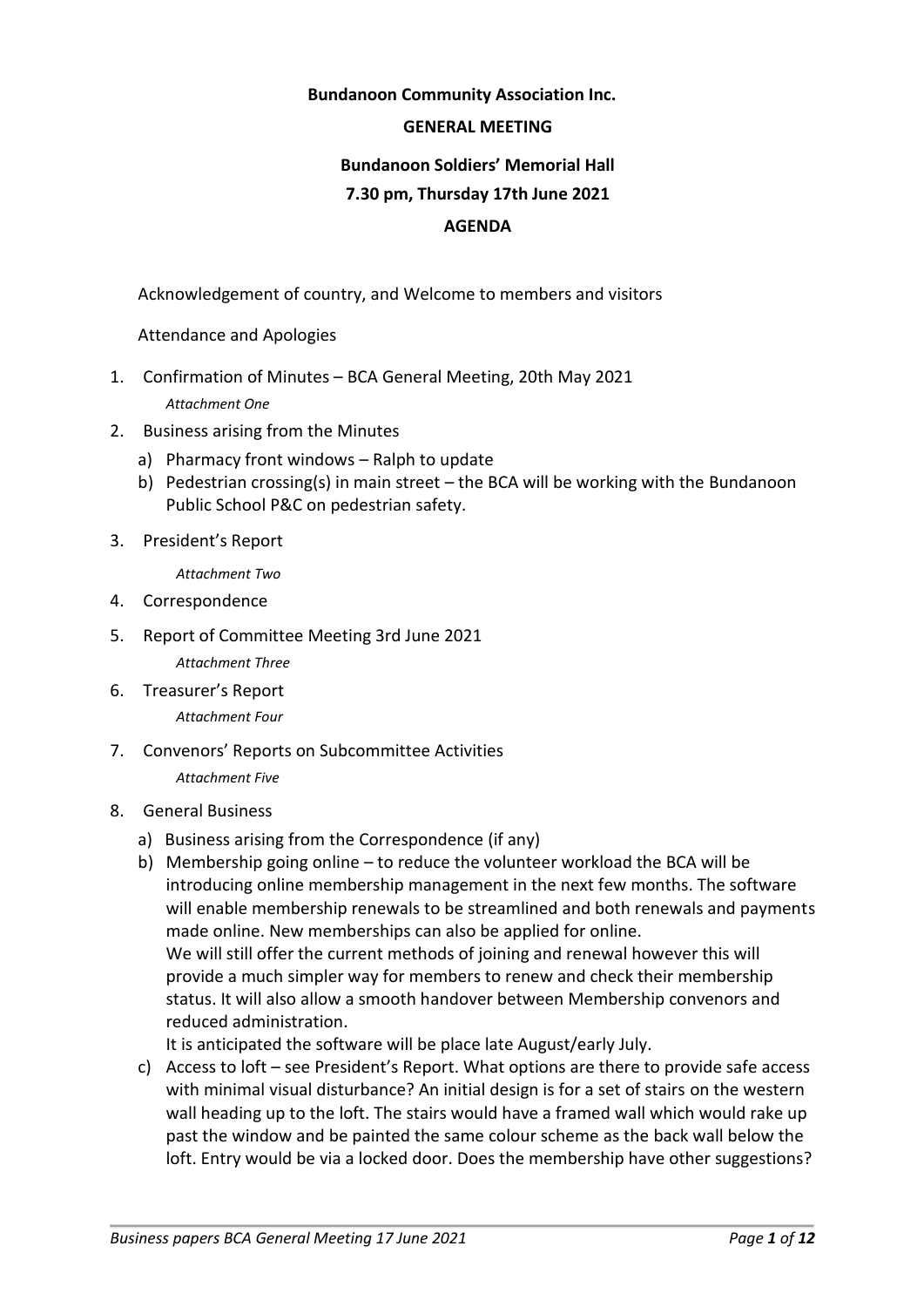- *d)* Bowral Classic The Bowral Classic cycling event is returning on 16-17 October 2021. Bundanoon is again on the route for the 150km and 120km rides. This time the route will be into Bundanoon from Ellsmore Road, down Erith Street to the Oval for a rest stop and then out Erith Street to head to Exeter and Werai. They anticipate around 3,500 cyclists between 8:00am and 11am on Sunday 17. Traffic management will be in place. *For information only*
- e) Winterfest please update your Calendar! There is an error in the Wildlife Calendar with Winterfest starting on 10 July. Please correct this to 3 July.
- f) Winterfest BCA stall we will be having a stall selling Bundanoon on Tap bottles and providing information, lost children etc. If you can spare an hour or two please let us know. The stall will run from 4:00pm to just after 8:30pm.
- g) Winterfest update see Convenor's Report. Questions and Answers with James Fulford-Talbot.
- 9. Any Other Business or Announcements
- 10. Refreshments

# *Next meeting***:**

General Meeting, Thursday 15th July 2021, at 7.30pm in the Bundanoon Soldiers' Memorial Hall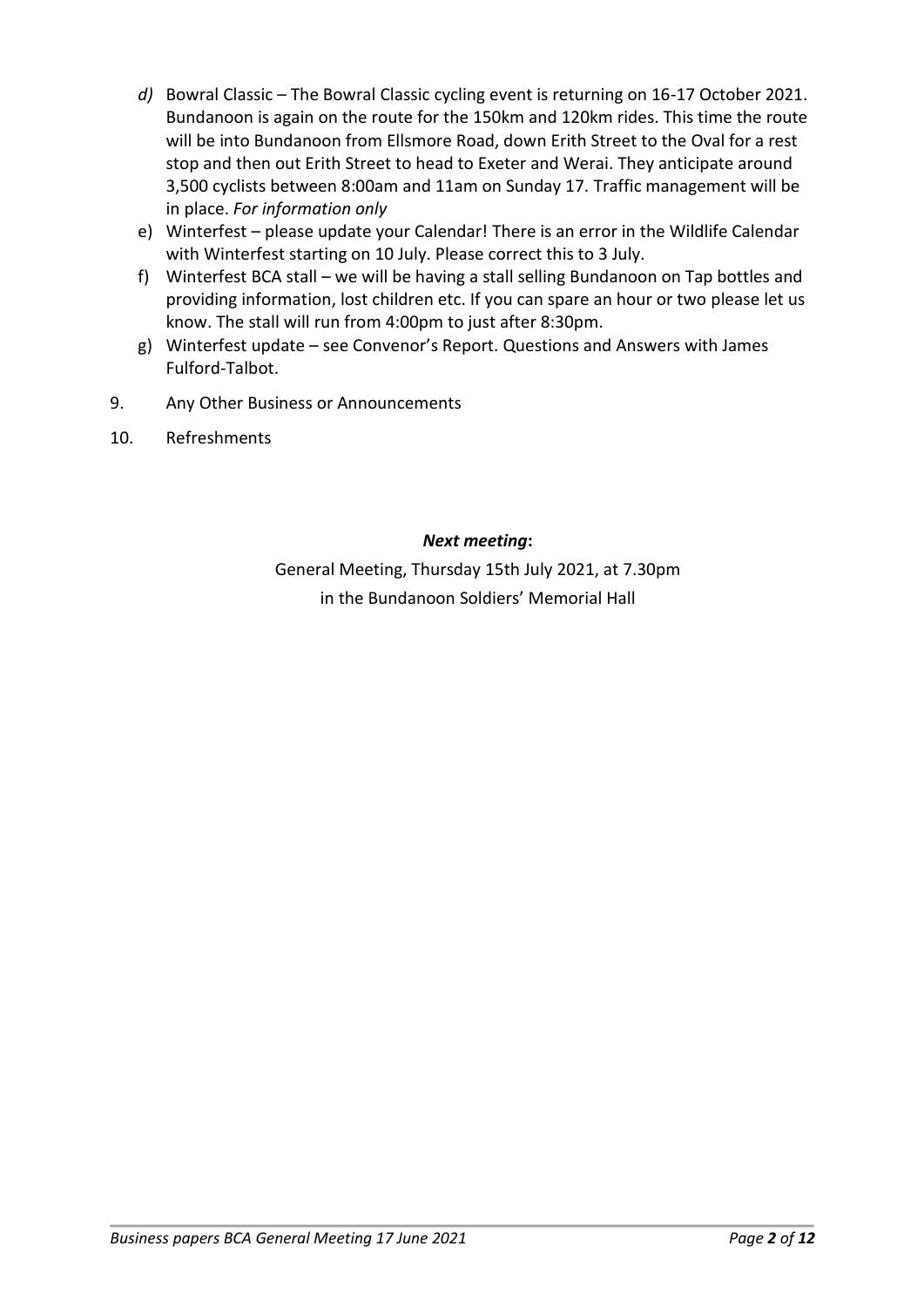# *Attachment 1* **Bundanoon Community Association Inc. GENERAL MEETING**

# **Bundanoon Soldiers' Memorial Hall 7.30 pm, Thursday 20th May 2021 MINUTES**

The President, Andy Carnahan, acknowledged the Country of the Gundungurra people, and welcomed members and visitors.

**Attendance and Apologies**: 32 members and 1 visitor were present. Apologies were received from Pam Davies, Pamela Jane Duncan, James Fulford-Talbot, Leeanne Olsen, and Rachel Russell.

## **Special Items of Business**

- a) Presentation of the Aboriginal Flag to the BCA. Lee Borrowdale, on behalf of the Wingecarribee Reconciliation Group (WRG), presented an Aboriginal Flag and an Australian Flag to the BCA and spoke briefly about them. The flags are to be flown from the flagpoles in the Southern Villages War Memorial during the forthcoming Reconciliation Week and on other relevant occasions.
- b) In memory of Dale Chalmers. Ralph Clark spoke about Dale, who was a Life Member of the BCA, a former Treasurer, and an early Convenor for ten years of the Garden Ramble.

**Confirmation of Minutes**: **Moved** Greg Olsen, **seconded** Trevor Wright: **That the Minutes of the BCA General Meeting held on 15th April 2021, which had been circulated, be confirmed**, with the following correction: the seconder be recorded as John Brock, not Bruce Marshall. Carried.

#### **Business arising from the Minutes:** Nil

**President's Report:** The President spoke to his Report which had been circulated.

#### **Correspondence**

- a) email thread (06.05.2021 on) to and from President and Powerhouse Museum about Camelbak water bottles
- b) email (10.05.2021) from a Penrose resident about the proposal to build a large garbage waste incinerator at Marulan
- c) notice (13.05.2021) from WSC about exhibition of draft Operational Plan and Budget
- d) notice (18.05.2021) from WSC announcing Exeter Road reconstruction works
- e) notice (20.05.2021) from WSC announcing appointment of new General Manager
- f) email (20.05.2021) from Bundanoon P & C seeking support for pedestrian crossings
- g) email (20.05.21) from Clans Brigadoon about the windows of the new pharmacy

#### **Report of Committee Meeting 6th May 2021**

The President summarised the Report, which had been sent out with the Meeting papers.

**Treasurer's Report:** The Treasurer presented the Profit and Loss Statement and the Balance Sheet to the end of April (as circulated, and attached).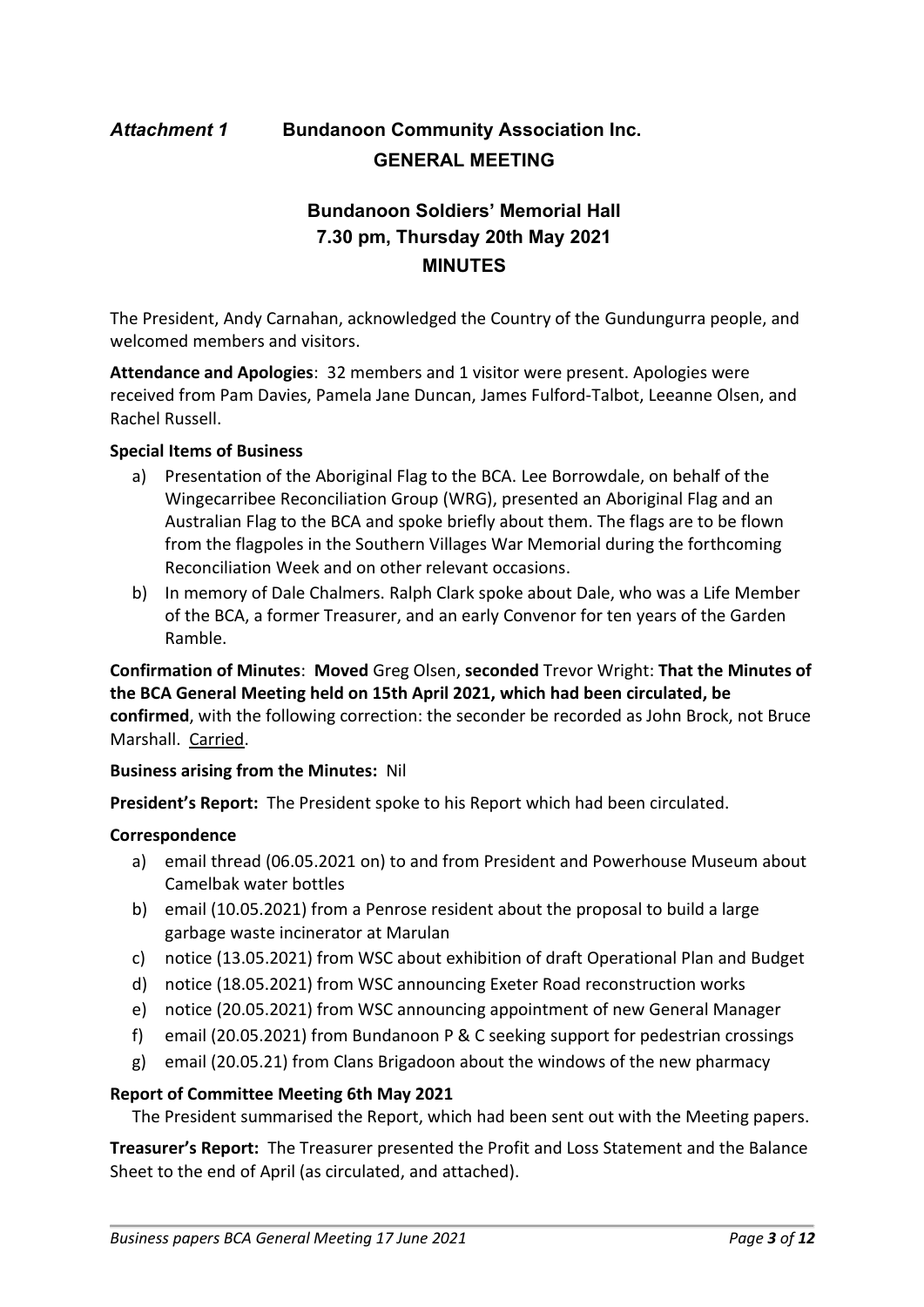# **Moved** Jeremy Tonks, **seconded** Stuart Reid: **That the Treasurer's Report be received.** Carried.

# **Convenors' Reports on Subcommittee Activities**

In addition to the Reports which had been circulated, the following Convenors gave a verbal report:

- a) Christine Rowell-Miller (Leaver Park): The team had been successful in removing some invasive weeds; certain activities previously not allowed can now be carried out because of a change in WSC's categories.
- b) Sandy Weir (Garden Ramble): The Subcommittee is seeking one more garden, and she and Laurel Hones have been looking for one more to make up the desired number of eight. A call was issued for volunteers to help on the weekend.
- c) Peter Gray (Technical Assets): As the BCA has acquired more equipment, there was felt to be a need for this new Subcommittee. It will be a "doing" Subcommittee.
- d) Jeff Appleton (Bundanoon Pipe Band): He thanked the BCA for helping with the cost of new equipment.

## **General Business**

- a) Business arising from the Correspondence: There was discussion of how the new pharmacy window may be decorated. Ralph Clark said that the new pharmacy falls into the Bundanoon Conservation Area, which was covered by a WSC "development and control" plan, and that the History Group had been consulted. It was suggested that concerned residents could approach the owners to achieve a mutually agreeable result.
- b) Seating at General Meetings There was a motion from the floor at a General Meeting that proposed that all General Meetings be conducted in a circle. This was carried. Recent meetings have demonstrated that this is not always suitable and the circle arrangement is not followed. The following motion will provide the Committee and members at a Meeting the flexibility to determine the seating as they wish.

**i. Moved** Bruce Marshall, **seconded** Greg Olsen: **That the Committee and members present can determine the preferred seating arrangement at any meeting**. Carried.

c) General Meeting format change – the Committee proposed that a guest speaker be invited to each General Meeting. The meeting format will change to have the General Meeting from 7:30 to 8:15pm, with the guest speaker for 15 to 20 minutes, then refreshments afterwards. Part of the aim is to help General Meetings run in a timely fashion, and to have a speaker of interest to the membership. It is planned that the format will begin with the June General Meeting.

Christine Rowell-Miller favoured not having a speaker at every General Meeting. **ii. Moved** Andy Carnahan, **seconded** Trevor Wright: **That the Meeting endorse the change to the General Meeting format.** Carried.

d) Retirement of Subcommittees – *Compassionate Communities and Swim All Year* have been without Convenors and Subcommittees for some time. The Committee has endorsed the retirement of these Subcommittees from the list of active Subcommittees. Should a member wish to re-form the Subcommittees they can request this at any time.

**For notification only.**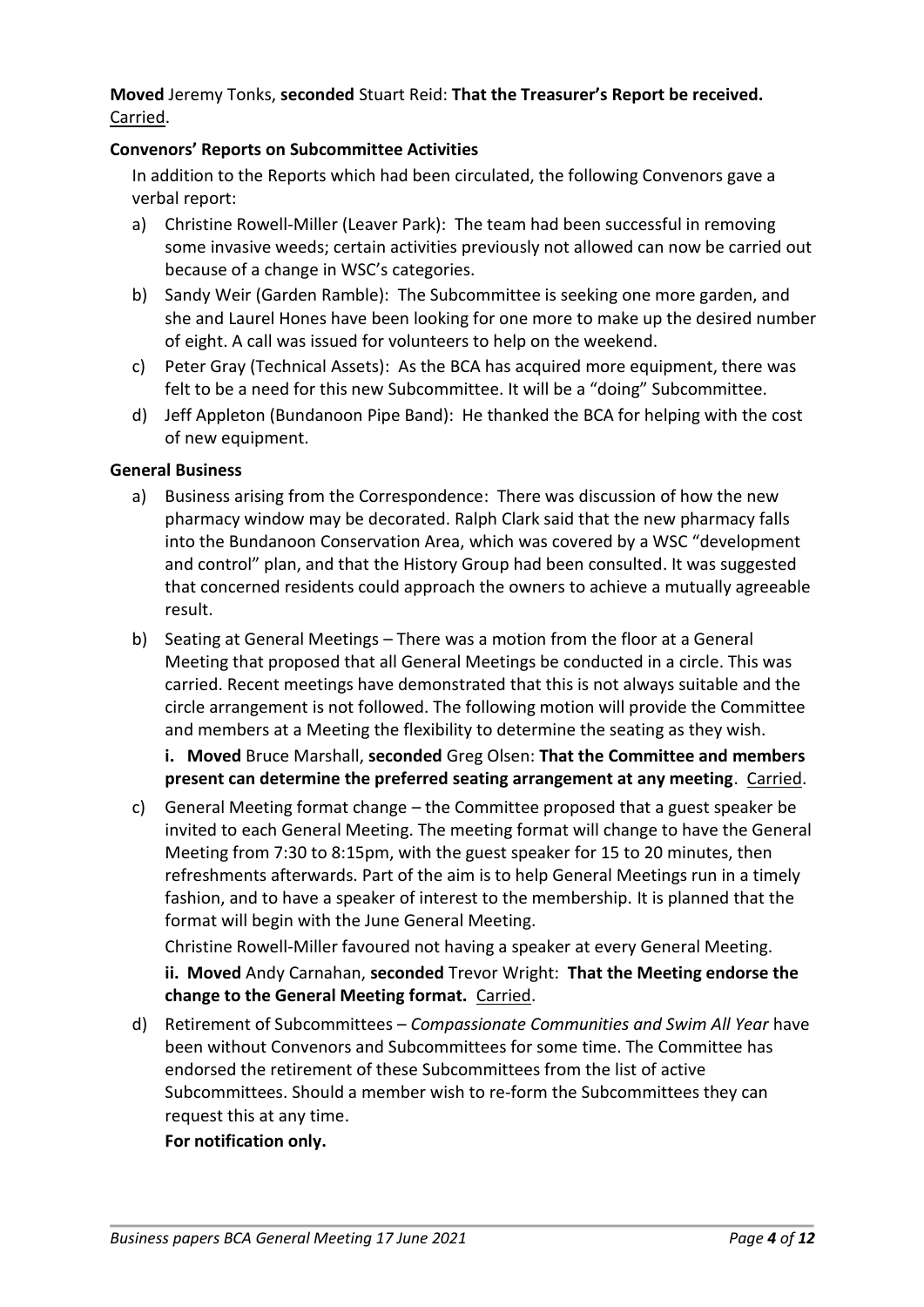- e) Grant Applications The Committee discussed grant applications that are offered from time to time. Most of these require approval from Council as the land and property owner. The Committee aims first to determine a priority list of suitable projects for funding and then gain formal Council approval for the high priority projects. When grants become available, the projects can be applied for, as they will be ready. Several projects have been identified and these are listed (not in priority order):
	- i. Exercise equipment near children's playground at Bundanoon Oval
	- ii. Fencing Off-Leash Dog Area at Jordan's Crossing Park
	- iii. Stairs to Loft in Hall to replace vertical ladder
	- iv. Screen replacement in Hall
	- v. Wi-Fi in Hall
	- vi. Wi-Fi in Street
	- vii. Storage facility in Burgess Street matching funds for \$37.000 already reserved

# **If any member has additional items for priority projects, within the scope of the BCA, they are asked to send these to the Secretary – secretary@bca.asn.au**

f) Meet the Candidates Evening – This is scheduled for Tuesday 10 August (corrected from an earlier date of 3 August). Ralph Clark has managed these evenings in the past and has offered to do so again for this unusual election for Wingecarribee Shire Council.

## **For notification only.**

#### **Any Other Business or Announcements**

- a) Pedestrian crossing(s) in main street The President suggested this matter be pursued through the normal processes and that the BCA approach the School P & C to advise of their continuing concern.
- b) Helicopter noise Annette Wade asked if something could be done about helicopters flying very low over houses, creating concern for safety. Someone suggested it was probably organised by Endeavour Energy checking for intrusive trees. The authority to contact is Civil Aviation Safety Authority (CASA), which controls flight paths and plans.
- c) WSC Extraordinary Council Meeting Ralph Clark listed some of the items covered at this meeting, including: the appointment of a new General Manager and Deputy General Manager; and the approval of the \$6 million expenditure on renovating the Bowral Hall.

The Meeting closed at 8.45 pm, and was followed by Refreshments.

#### *Next meeting***:**

General Meeting, Thursday 17th June 2021, at 7.30pm in the Bundanoon Soldiers' Memorial Hall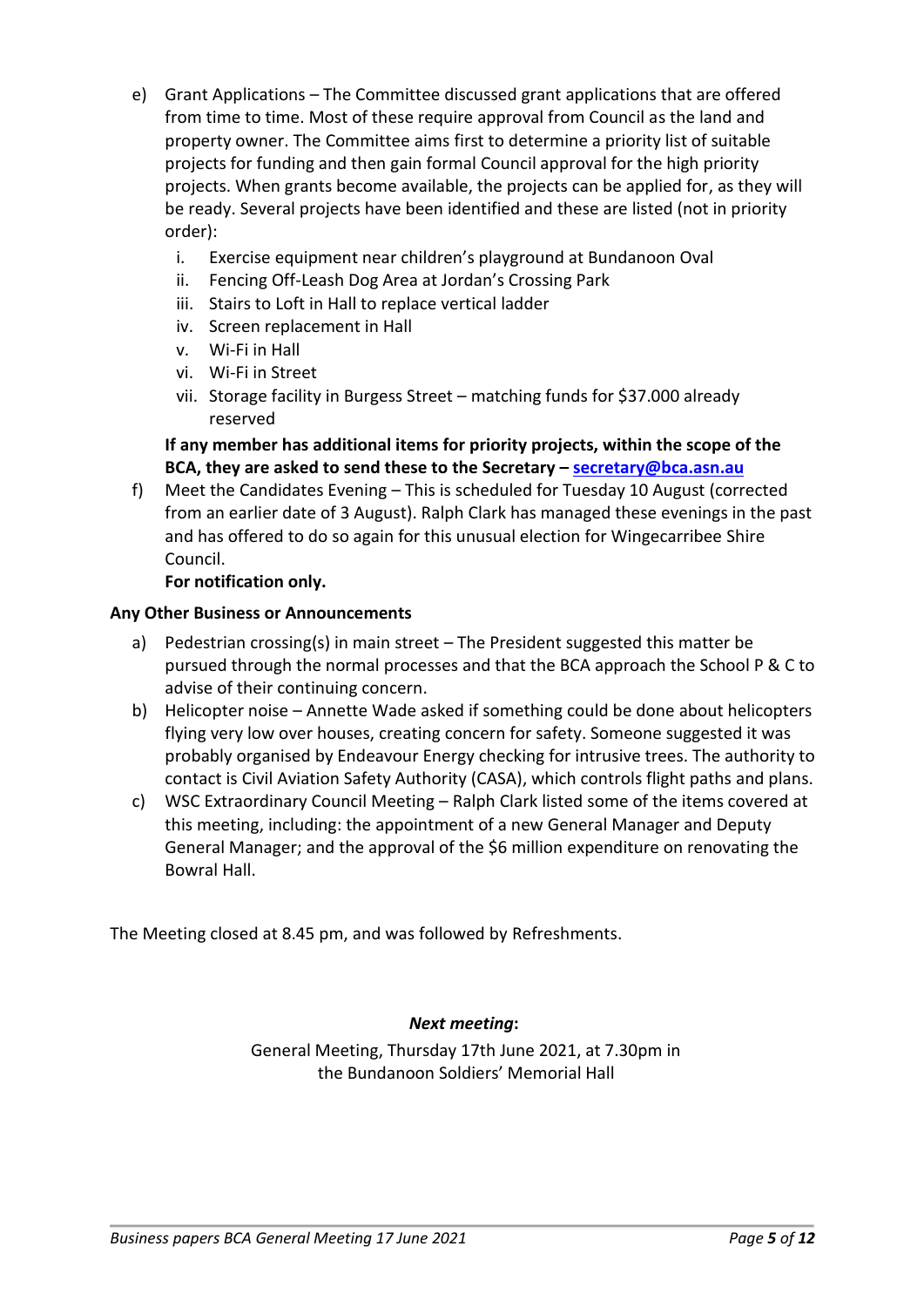# *Attachment 2* **PRESIDENT'S REPORT**

# **PRESIDENT'S REPORT FOR JUNE GENERAL MEETING**

#### **Flag Raising for Reconciliation Week**

The Australian and Aboriginal Flags were raised and lowered each day during Reconciliation Week. Thanks to Bundanoon Public School who brought a class for the raising on the first day and then students each school day.

We will raise the flags and lower the flags each day during NAIDOC week (4-11 July 2021).

Both myself and Vice-President Trevor Wright have become adept at flag protocols and folding.

#### **Meeting with State Member**

I met with Wendy Tuckerman on 24 May for a general introduction and presented her a Bundanoon on Tap water bottle. She is following up on improvements to the rail overbridge at Erith Street and Penrose Road (near the Fire and Rescue Station).

I have also invited Mrs Tuckerman to Winterfest and to attend a future BCA meeting as our guest speaker.

#### **Council Operation Plan Submission**

The BCA made a submission to Council on the Operational Plan / Budget for 2021/22. We noticed there appears to be is no budget over the four years for new pathways (foot/cycle/shared) and only \$50,000 over four years for renewal of pathways. We have submitted a proposal for infill of existing paths and on Council's estimates this will be around \$140,000 for a modest amount of new pathway.

#### **Access to the Audio-visual loft**

I am concerned about the current vertical rung ladder that provides access to the loft for lighting and sound. As much as I love the Hall, I love our volunteers and their safety even more. The Committee is looking at options to provide safe access via compliant stairs. I am aware of the impact on the Hall this may make, and we will consult with various people to provide a solution that is as unobtrusive as possible while still meeting safety standards.

#### **Guest Speakers**

We do not have a guest speaker for our June meeting however we have Angela Williamson from ABC Friends for our July meeting and Senior Constable Kylie Phillips of Bundanoon Police Station for our August meeting.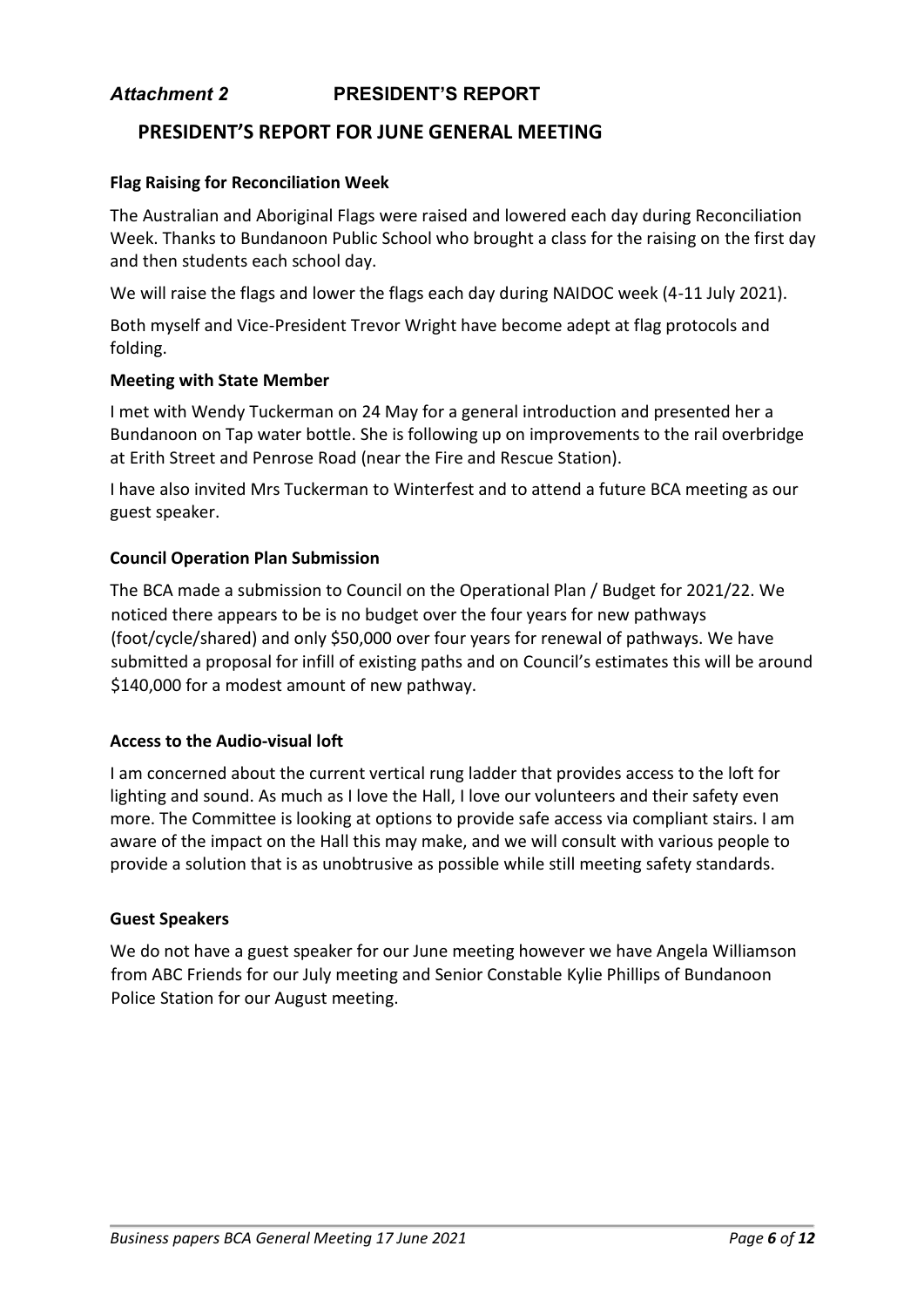# *Attachment 3* **COMMITTEE UPDATE – June 2021**

The Committee had their regular monthly Meeting on 6th June.

**"Book Nook" street library at Bundanoon Public School**: The BCA-sponsored street library at the School has been installed and is now operational. It will be officially launched soon.

**Working With Children Checks** – after considerable correspondence with the Office of the Children's Guardian we have clarified that the BCA does not require any members to hold Working With Children Checks (WWCC). The BCA does not fit the category of a WWCC "employer" so cannot check the status of anyone with a WWCC.

**Hall items**: An additional connection has been made to enable microphones to be managed from the stage. There have been some problems with this recently, especially by groups using the Hall other than those of the BCA, but these problems are being sorted out.

**Second Automatic External Defibrillator (AED)**: An application has been submitted under the Bushfire Community Recovery Small Grants Program for a second AED to be installed on the northern side of the village, as well as a training AED and manikin.

**"As Plastic Free As We Can Be" campaign**: Greg Olsen and Leeanne Tyler-Olsen are putting together a variety of approaches to pursue this campaign.

**Slow progress with restoration of Glow Worm Glen**: The President and Committee continue to monitor the progress of the restoration.

**Hall hire rates**: The Committee has agreed that the hire rates remain the same as currently until 30 June 2022.

**"Meet the Candidates" Evening**: Arrangements are continuing to be made under the guidance of Ralph Clark.

**BCA stall at Makers' Market**: The Market was identified as a promotional opportunity for the BCA, and a stall would be hired there regularly. The Committee is seeking volunteers to help person the stall for a couple of hours from time to time.

**Stairs to the Loft**: The vertical ladder currently in place is an unacceptable safety risk; after consultation with a commercial company, the President presented a diagram of how stairs may be installed. There will initially be consultation with relevant Subcommittees, before the proposal receives wider circulation and a decision is made.

**Off-Leash Dog Area in Jordan's Crossing Park**: The Vice President, Trevor Wright, put forward proposals for fencing the off-leash dog area and providing facilities for cleaning up droppings. The Committee agreed to forward a submission to WSC on these two proposals.

**Items for regular consideration**: (a) The Committee continues to draw up a list of suitable speakers for monthly General Meetings; (b) It is also continues to work on drawing up a list of items for which grant applications may be submitted.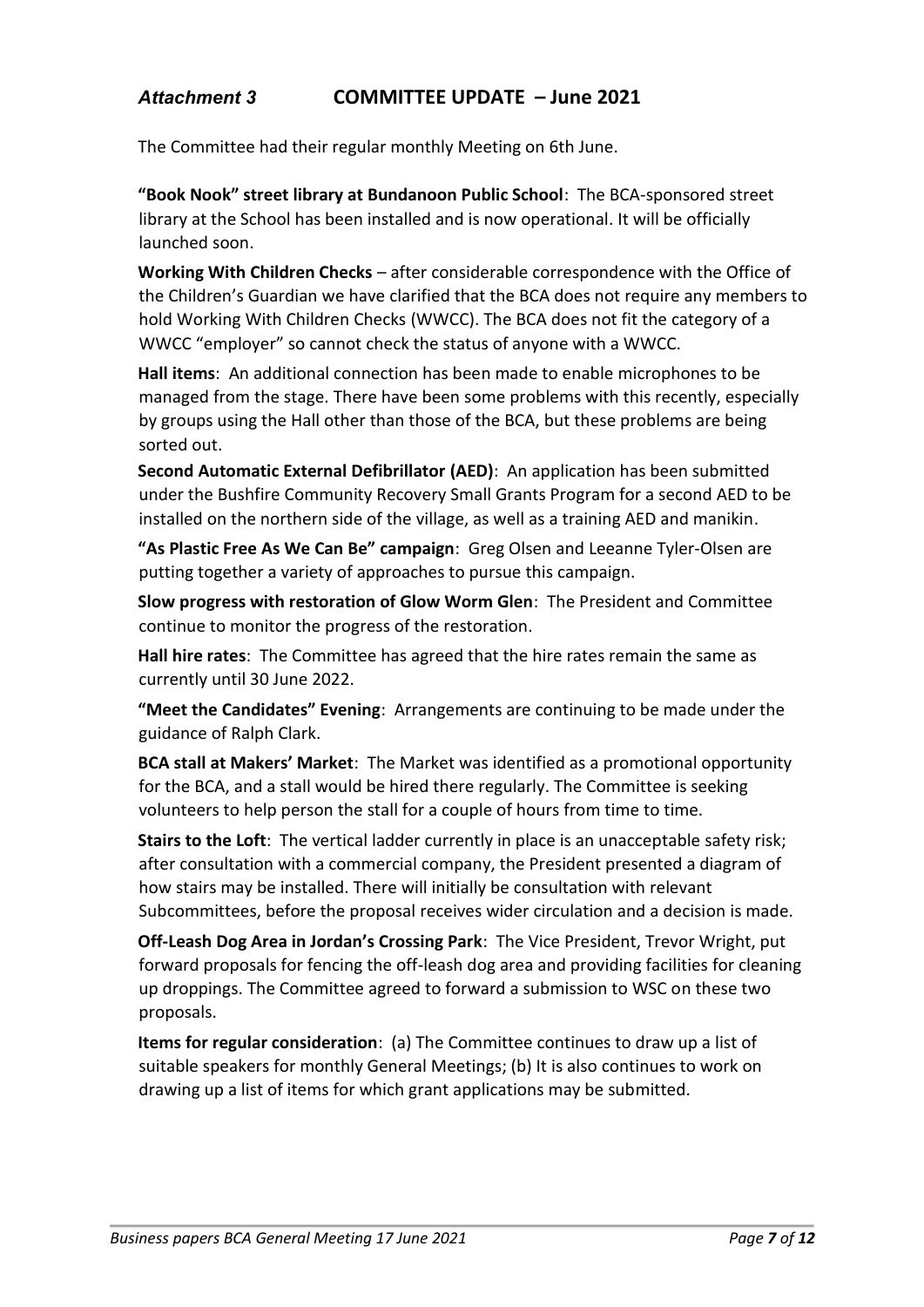Financial reports – Profit and Loss May 2021

# **Profit and Loss**

# **Bundanoon Community Association Incorporated** For the month ended 31 May 2021

|                                 | <b>MAY 2021</b> |
|---------------------------------|-----------------|
| <b>Trading Income</b>           |                 |
| <b>Bundy on Tap</b>             | 152.73          |
| Cinema Bundanoon                | 23.82           |
| <b>Hall Hire - External</b>     | 198.00          |
| <b>Membership Fees</b>          | 77.27           |
| Sundry Income                   | 288.04          |
| Winterfest                      | 7,981.80        |
| <b>Total Trading Income</b>     | 8,721.66        |
| <b>Gross Profit</b>             | 8,721.66        |
| <b>Operating Expenses</b>       |                 |
| <b>Administration Costs</b>     | 714.25          |
| Artists Fees - Piano/Music @10  | 1,254.55        |
| <b>Audit Fees</b>               | 45.45           |
| <b>Film Rentals</b>             | 424.91          |
| Food                            | 198.13          |
| <b>Hire &amp; Rental Costs</b>  | 1,711.82        |
| License fees                    | 86.36           |
| <b>Other Expense</b>            | 1,100.13        |
| Postage                         | 135.24          |
| Printing                        | 80.00           |
| Purchases                       | 668.86          |
| <b>Waste Removal</b>            | 105.27          |
| <b>Total Operating Expenses</b> | 6,524.97        |
|                                 |                 |

**Net Profit** 

2,196.69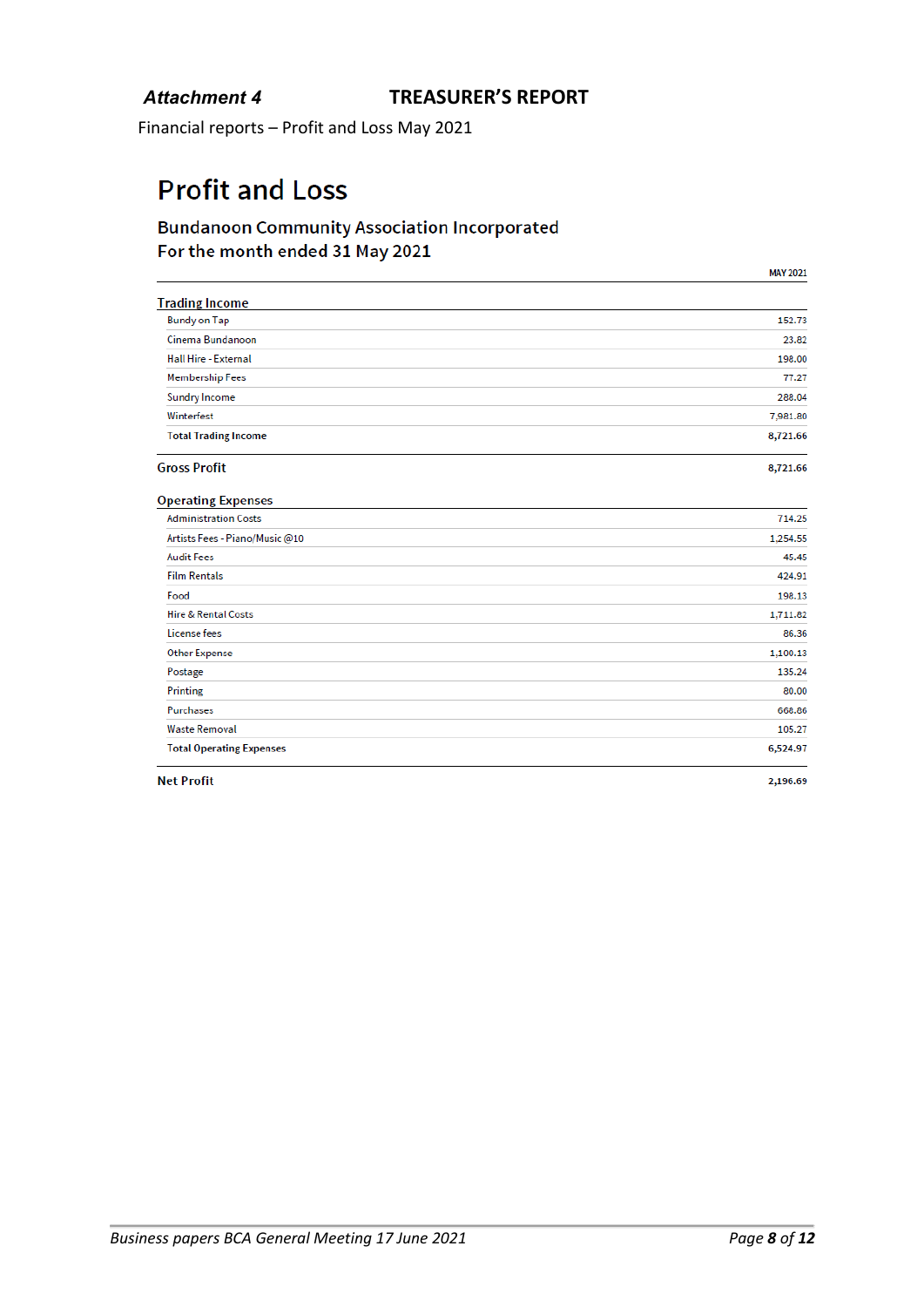# **Balance Sheet**

# **Bundanoon Community Association Incorporated** As at 31 May 2021

|                                                        | 31 MAY 2021 |
|--------------------------------------------------------|-------------|
| Assets                                                 |             |
| <b>Bank</b>                                            |             |
| <b>BDCU Account</b>                                    | 17,914.09   |
| <b>BDCU Burgess St Storage/Winterfest Term Deposit</b> | 74,510.32   |
| <b>BDCU Online Saver</b>                               | 62,132.01   |
| <b>BDCU VISA Debit Card</b>                            | 543.54      |
| <b>Total Bank</b>                                      | 155,099.96  |
| <b>Current Assets</b>                                  |             |
| <b>Accounts Receivable</b>                             | 7,000.50    |
| <b>Cash Floats</b>                                     | 1,150.00    |
| <b>Petty Cash Floats</b>                               | (300.00)    |
| <b>Total Current Assets</b>                            | 7,850.50    |
| <b>Fixed Assets</b>                                    |             |
| Accum. Depreciation: Computers                         | (4,304.00)  |
| Accum. Depreciation: Equipment                         | (25,035.00) |
| Accum. Depreciation: Furniture                         | (22,400.00) |
| <b>Computers at Cost</b>                               | 7,925.25    |
| <b>Equipment at Cost</b>                               | 68,819.10   |
| <b>Furniture at Cost</b>                               | 55,540.55   |
| Inventories                                            | 3,204.60    |
| <b>Total Fixed Assets</b>                              | 83,750.50   |
| <b>Non-current Assets</b>                              |             |
| Deposits to Suppliers                                  | 300.00      |
| Prepayments - CIPS Storage                             | 295.00      |
| <b>Total Non-current Assets</b>                        | 595.00      |
| <b>Total Assets</b>                                    | 247,295.96  |
| <b>Liabilities</b>                                     |             |
| <b>Current Liabilities</b>                             |             |
| Accruals                                               | 182.00      |
| Grants Received in Advance                             | 37,000.00   |
| GST                                                    | 1,619.02    |
| <b>Hall Bonds Held</b>                                 | 800.00      |
| Rounding                                               | 0.01        |
| <b>Total Current Liabilities</b>                       | 39,601.03   |
| <b>Total Liabilities</b>                               | 39,601.03   |
| <b>Net Assets</b>                                      | 207,694.93  |
| <b>Equity</b>                                          |             |
| <b>Current Year Earnings</b>                           | 2,054.20    |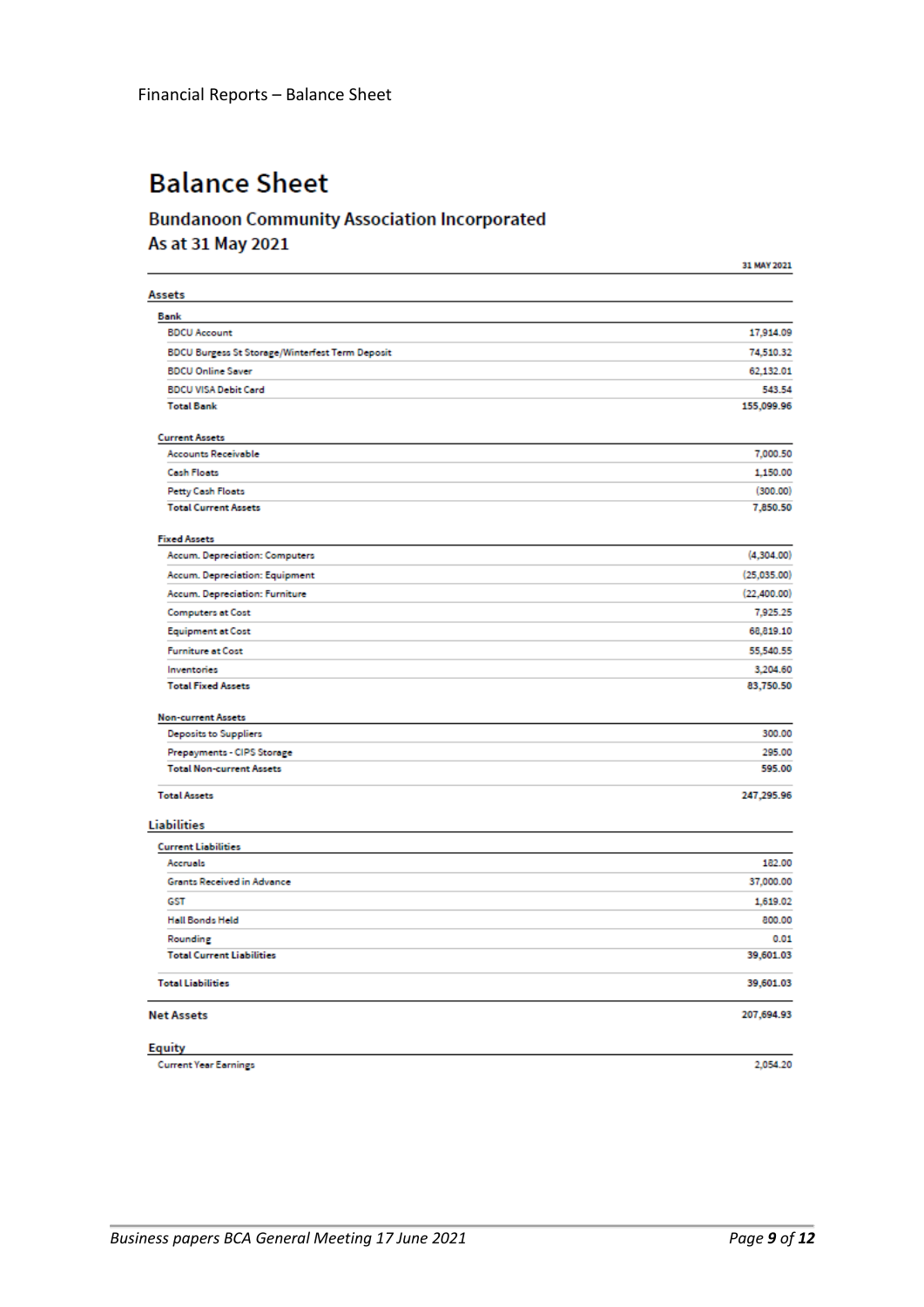# *Attachment 5* **CONVENORS REPORTS**

#### **CONVENORS' REPORTS – JUNE 2021**

#### **Bundanoon Ukesters**

The Bundanoon Ukesters are still going strong, we have welcomed several new members since our last report. One of the new members is a ukulele bass player who joined us very briefly about a year ago and has now returned full time. This is fantastic as we have the bass rehearsing with us on Tuesday nights which adds a whole new dimension. Our rehearsals are now back in the Supper Room which is a bit more sociable, we are no longer sitting in little individual "islands" like we used to in the main Hall. Apart from our regular monthly appearance at the Markets we have some other exciting things coming up. We will be performing at the Winterfest Bonfire night at Ferndale Oval on 10th July, we then have a joint Concert with Bundanoon Sings! planned for 28 August, and then we will be performing again at the Bundanoon Ukulele Festival mid October. We have also put our name down for the Variety Show but we'll see how that pans out. So plenty of things to keep us occupied. There will also be a Ukulele Workshop as part of the Winterfest programme which will be conducted by myself.

Anton Baggerman (Convenor)

#### **Bundanoon Sings!**

The choir is rehearsing well with Director Mariamma Mitchell and is looking forward to Choir @ the Pub on Sunday evening 4 July during Winterfest, and its 28 August concert with Bundanoon Ukesters. Rehearsals have moved back to the Supper Room, which has a much warmer atmosphere especially in winter!

Geoff McCubbin (Convenor)

#### **Bundanoon Soldiers' Memorial Hall**

It has finally come to pass! The new doors on the Church Street side have been replaced, with a new locking system, which is (hopefully) much easier to use. Our existing keys fit the lock.

Unfortunately it had been a disruptive week for our Hall users, as with only a few days' notice, classes and events had to be cancelled or postponed.

We are hoping that the new stoves will be installed soon, so that the kitchens can be used for catering events. The good news is that Council are not only funding the appliances, but the connection costs as well.

The Hall continues to be busy with sometimes up to five bookings per day, keeping our Willing Workers on their toes!

Rosemary Page (Convenor)

#### **Technical Assets**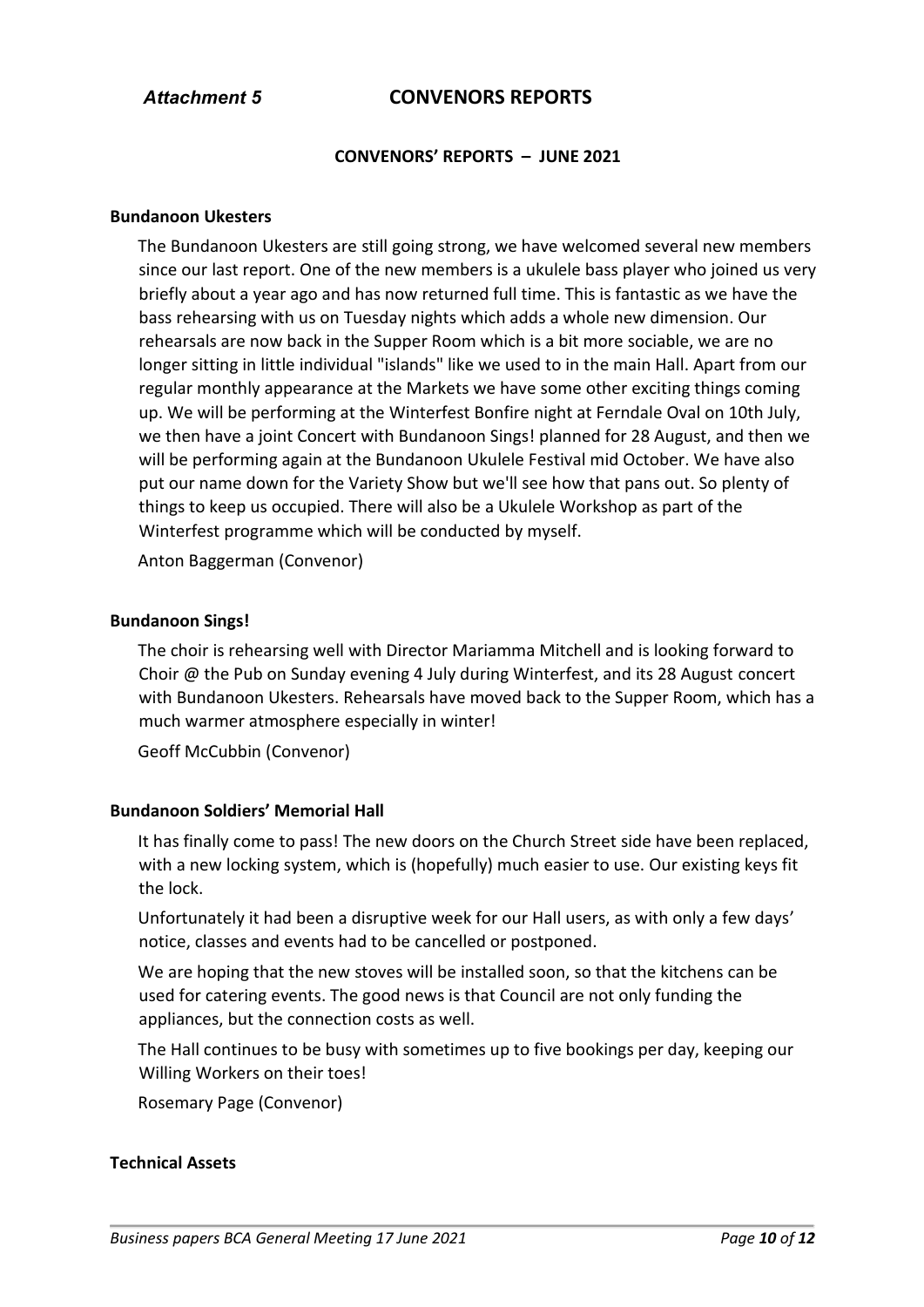We are arranging for Michael Stovic from Luminous Entertainment to give a workshop to members who are interested on the Hall's sound equipment. The workshop will cover topics from how to mic up a stage effectively through to basic operation of a sound desk. The date for the workshop has been set for Saturday 26th June from 1.00 to 4.00 pm in the Hall.

We have made a start on collecting all the equipment manuals, operating instructions, and operating procedures, with a view to cataloguing them before filing them in the cloud. In future, these files will be readily available to members who need to access to information on the equipment.

We are writing operation procedures for the "Green Circuit" – this new addition allow the hand-held microphones, CD Player, and lectern mic to be operated from the switch in the left-hand wing of the stage, without the need to enter the loft space.

Peter Gray (Convenor)

## **The Green Team**

The Green Team met for the last time in June before a well-deserved Winter Break. We will be taking July and August off as usual and will hopefully enjoy the fruits of our labours in the Daffodil Display. I would like to take the opportunity of this mid-year report to thank most sincerely the members of the Team who have turned up regularly for our Working Bees. We have a very friendly group that manages to 'muck in' with very little encouragement to get the jobs done. It's a real pleasure to be the Convenor of such a willing team.

John White (Convenor)

# **The Rex Cinema**

Our next film on Saturday July 17 is

# **Midnight in Paris (America) 2011**

While on a trip to Paris with his fiancée's family, Gil, a nostalgic screenwriter, finds himself mysteriously going back to the 1920s every day, at midnight.

On one such late-night excursion, Gil encounters a group of strange, yet familiar revellers, who sweep him along, apparently back in time for a night with some of the Jazz Age's icons of art and literature.

The Rex Cinema will continue to sell tickets online through **TryBooking** as well as having tickets available at the door on the night …. AND the complimentary glass of wine before the film IS BACK!

Stuart Reid (Convenor)

#### **Winterfest**

We have three weeks to go before Winterfest begins and the Subcommittee is really looking forward to bringing a great program of entertainment and experiences to the community.